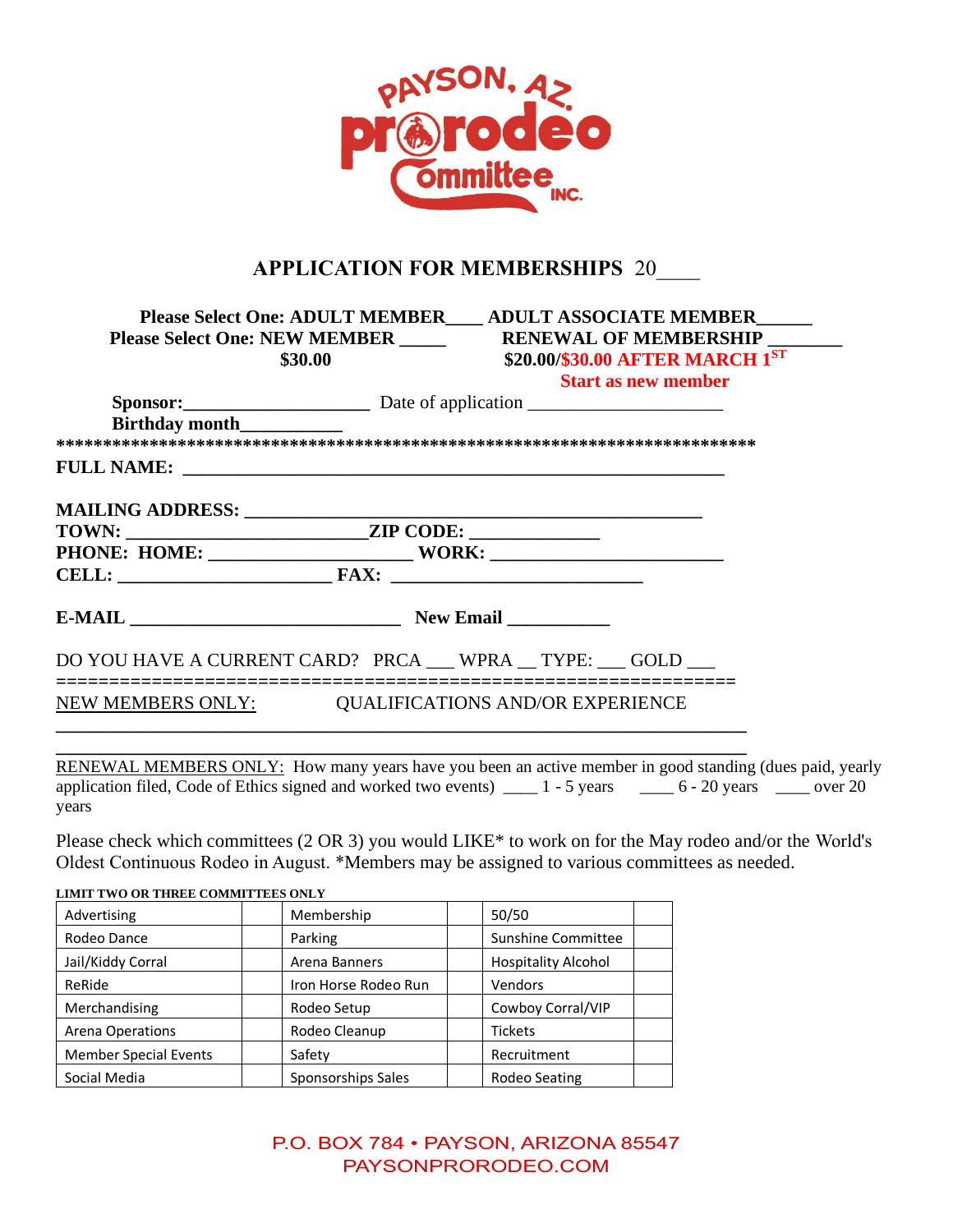

## **APPLICATION FOR MEMBERSHIP Submit to Payson Pro Rodeo Committee Attention: Membership P.O. Box 784 Payson, AZ 85547** Any questions contact or Barbara Stroud (909) 226-2892, Elaine Putnam (928) 978-3464

The **PAYSON PRO RODEO COMMITTEE, INC.** is proud to be the largest volunteer organization in Payson, Arizona. It is a year round working committee engaged in the planning and production of several rodeos per year. The profits of our endeavors are committed to the youth of Payson in the form of scholarships to high school seniors, Local Veterans and Breast Cancer support.

All New Member and Renewal Applications, Code of Ethics and photo will be reviewed and voted on by the Board of Directors. Upon acceptance, new members will have a 90 day probationary period. The term of all memberships shall be for one (1) calendar year (1/1 to 12/31).

There is an Application Fee (Annual Dues) of \$20.00 (RENEWAL DUES PAID AFTER MARCH 1<sup>ST</sup> WILL BE \$30.00 AND YOU WILL START AS A NEW MEMBER AGAIN.) In addition there is an Initiation Fee of \$10.00 for new members. **All fees shall be paid upon submission of application**.

The Rodeo Committee meets in preparation for upcoming rodeos on a regular basis. As the date of a rodeo event approaches there will be special meetings specific to that event that will be scheduled on a two week or one week basis.

ACTIVE MEMBERSHIP MEANS PAYING ANNUAL DUES BY MARCH 1, ACTIVE ATTENDANCE AND PARTICIPATION IN ALL REGULAR AND SPECIAL MEETINGS, AS WELL PARTICIPATION ON A RODEO COMMITTEE OR ASSIGNMENT VERIFIABLE BY COMMITTEE CHAIRPERSON.

There are two types of activities/committees: Pre-event activities/committees and those dealing with the actual production of the event. Members are requested to work on committees and assignments involving both types.

If you are not active on at least one committee or assignment at each rodeo or have not paid your annual dues you will not be allowed to attend either rodeos or rodeo activities as a member of the Payson Pro Rodeo Committee. This shall be in force for all rodeos produced throughout the year.

Renewal of membership and award of committee buckles and shirts will be based on an annual performance and participation review.

**\*\*\*\*\*\*\*\*\*\*\*\*\*\*\*\*\*\*\*\*\*\*\*\*\*\*\*\*\*\*\*\*\*\*\*\*\*\*\*\*\*\*\*\*\*\*\*\*\*\*\*\*\*\*\*\*\*\*\*\*\*\*\*\*\*\*\*\*\*\*\*\*\*\*\*\*\*\*\*\*\*\***

**I certify that I have read and understand the above and that the information on the reverse is true to the best of my knowledge.**

|                                      | Date:  |          |  |
|--------------------------------------|--------|----------|--|
| <b>PPRC USE ONLY Cash/Ck</b>         | Amount | Approval |  |
| P.O. BOX 784 • PAYSON, ARIZONA 85547 |        |          |  |
| PAYSONPRORODEO.COM                   |        |          |  |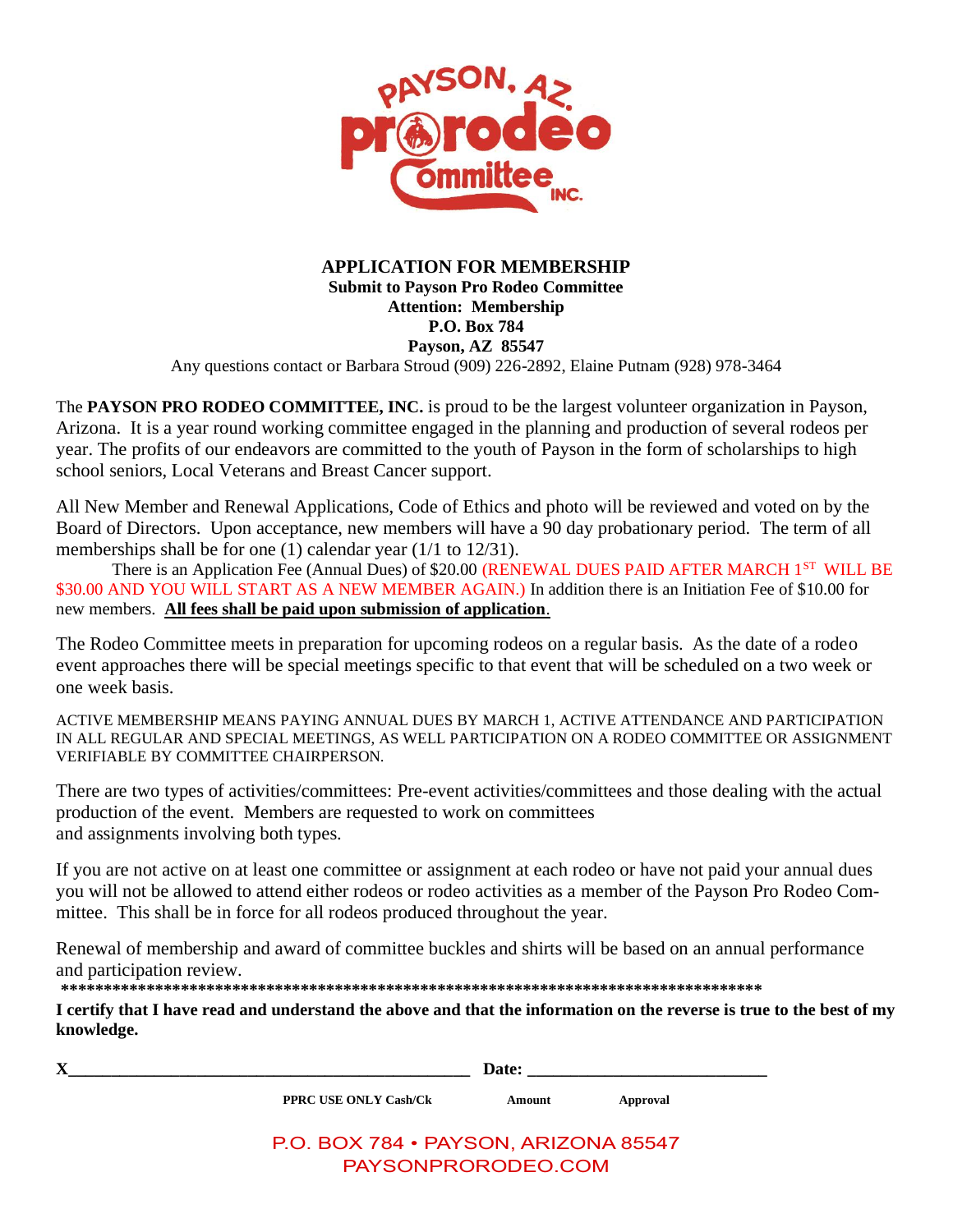

## **Payson Pro Rodeo Code of Ethics and Rules of Conduct**

- 1. The Payson Pro Rodeo Committee Code of Ethics & Rules of Conduct is a necessary standard governing the behavior and actions of our members. We are confident that adherence to them will result in a more enjoyable experience for all. Failure to adhere to the Codes of Ethics and Rules of Conduct will result in a Board of Directors review of your membership.
- 2. Members must be courteous, respectful, and professional in their dealings and communication with other Committee Members and the General Public, at "all" times. Absent this ability, members should avoid interaction with others. Any violations of this type should be reported to the Board of Directors in writing, for review.
- 3. Any member working during an event where the Payson Rodeo Committee, Inc. has **a special event liquor license issued by the State of Arizona,** shall not consume any alcohol or be impaired in any way before or during the special event and not before all Committee Credentials have been covered or removed, after the event.
- 4. Members must not discuss internal committee business in public.
- 5. Members must respect "Roberts Rules of Order" during all meetings.
- 6. Members have a duty to advise the Board of any member engaging in activity they believe is detrimental to the best interest of the Committee. Proof of any type of this activity must be presented to the Board of Directors in writing.

By signing below, I hereby agree I have read the above and agree to abide by the Code of Ethics and Rules of Conduct.

Signature\_\_\_\_\_\_\_\_\_\_\_\_\_\_\_\_\_\_\_\_\_\_\_\_\_ Date\_\_\_\_\_\_\_\_\_\_\_\_\_\_\_\_\_\_\_\_\_

| <b>Printed Name</b> |  |
|---------------------|--|
|---------------------|--|

Updated 3-29-2021

P.O. BOX 784 • PAYSON, ARIZONA 85547 PAYSONPRORODEO.COM